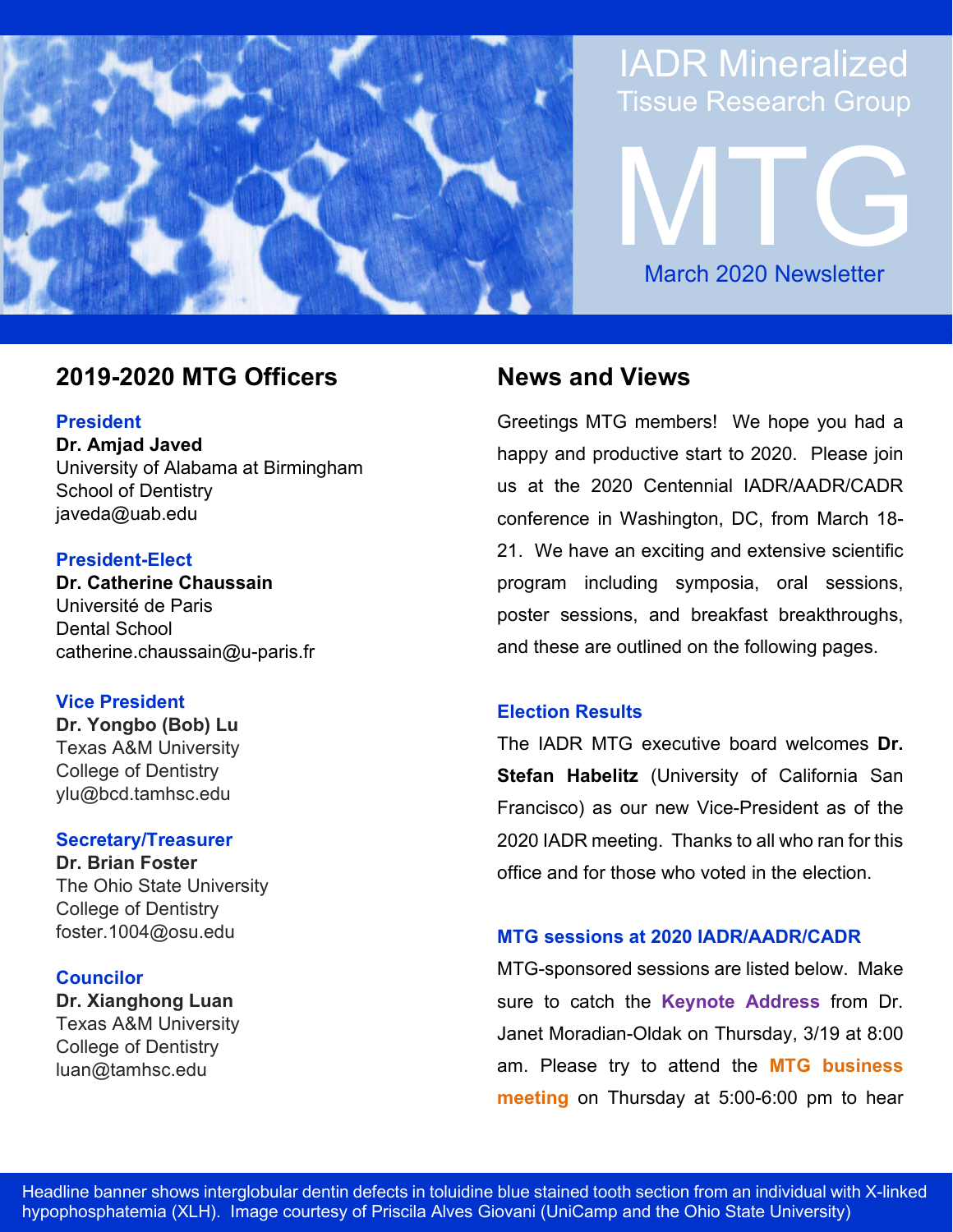about current and future group activities, provide feedback, and applaud the student travel award winners. Network with colleagues and meet new friends at our **Joint Reception** with Craniofacial, Stem Cell, and Pulp Biology groups, which follows the business meeting at 6:00 pm on Thursday.

### **Wednesday, March 18**

**Symposium:** What Amazing Tendon Cells: Forming a New Type of Craniofacial Bone Organizer(s): Jian Feng (Texas A&M University, Dallas, USA) Sponsoring Group/Network(s): Mineralized Tissue, Craniofacial Biology Research 8:30-10:00 am Convention Center (CC) 151B

**Oral Session:** Skeletal Development & Bone Fracture Repair Sponsoring Group/Network(s): Mineralized Tissue 8:30-10:00 am CC 146B

**Symposium:** Inflammation and Regeneration of the Dentin-pulp Complex Organizer(s): Anne George (University of Illinois at Chicago, USA) Sponsoring Group/Network(s): Pulp Biology & Regeneration, Mineralized Tissue, Stem Cell Biology Research 10:15-11:45 am CC 151B

**Symposium:** Inorganic Ions: Another Piece in a Molecular Signaling Puzzle Organizer(s): Dobrawa Napierala (University of Pittsburgh, Pennsylvania, USA) Sponsoring Group/Network(s): Mineralized Tissue, Craniofacial Biology Research, Pulp Biology & Regeneration Research 10:15-11:45 am CC 143C

**Symposium:** Novel Biomimetic Strategies for Enamel Remineralization Organizer(s): Bennett Amaechi (University of Texas Health San Antonio, USA) Sponsoring Group/Network(s): Cariology Research, Mineralized Tissue 1:30-3:00 pm CC 144AB

**Symposium:** 3D Printing in Oral Mineralized Tissue Organizer(s): Lobat Tayebi (Oregon Health and Science University, Portland, USA) Sponsoring Group/Network(s): Mineralized Tissue, Clinical and Translational Science Network, Oral & Maxillofacial Surgery Research, Dental Materials, Prosthodontics Research, Craniofacial Biology Research 3:15-4:45 pm CC 158AB

**Symposium:** Regenerative Dentistry Organizer(s): Peter Ma (University of Michigan, Ann Arbor, USA); Pamela Yelick (Tufts University, Boston, Massachusetts, USA)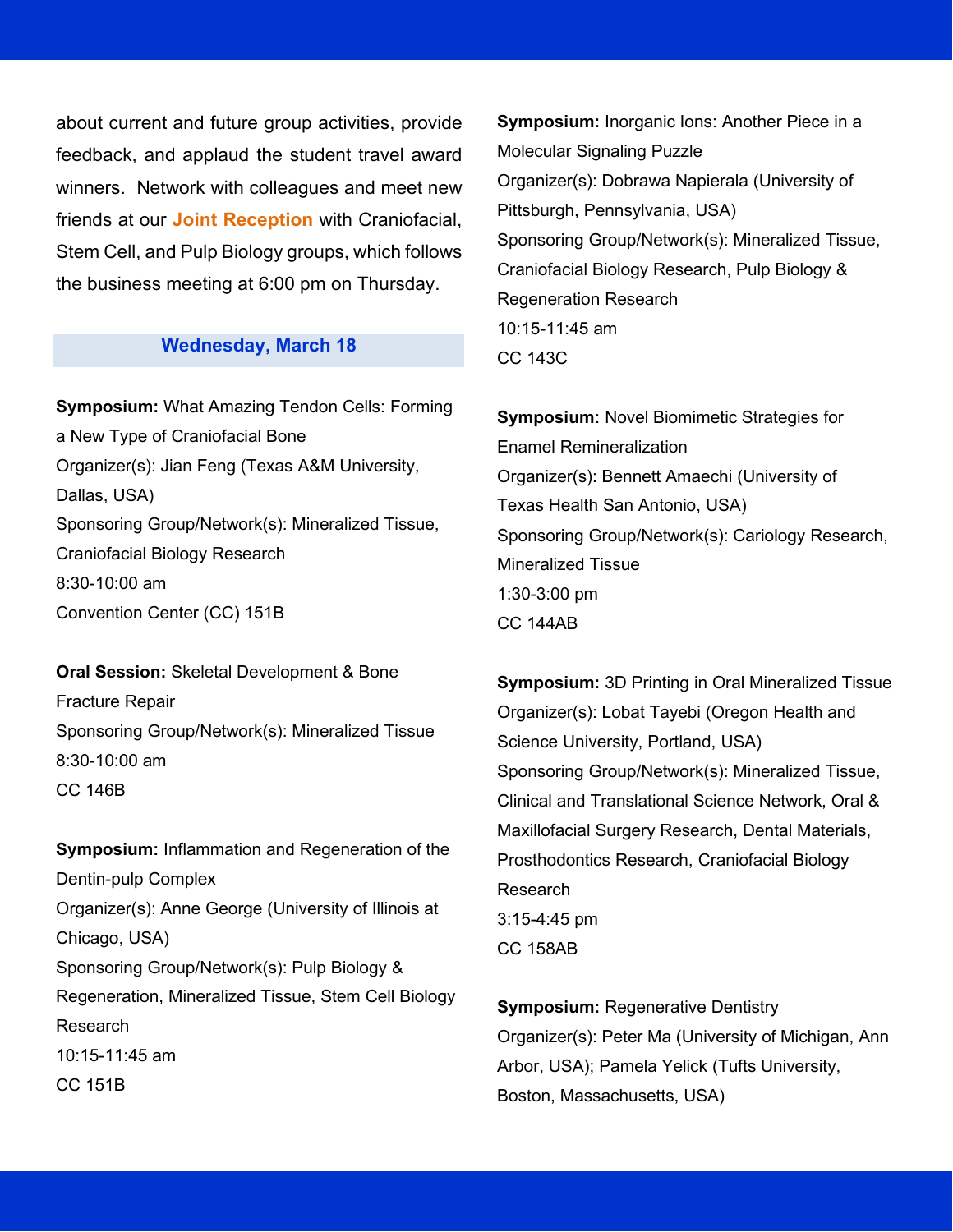Sponsoring Group/Network(s): Stem Cell Biology Research, Craniofacial Biology Research, Mineralized Tissue, Oral & Maxillofacial Surgery, Pulp Biology & Regeneration 3:15-4:45 pm CC 146B

### **Thursday, March 19**

**Oral Session: Keynote Address: Enamel Formation, Structure & Pathology**  $8:00 - 9:30$  am CC 146A

**Keynote Address:** Enamel Protein Interactions, Function and Application in Tooth Repair Janet Moradian-Oldak (University of Southern California, Los Angeles, USA) 8:00-8:30 am CC 146A

**Poster Session:** Other Topics in Mineralized Tissue Research 11:00 am – 12:15 pm CC Hall D

**ePoster Discussion Session:** Pathogenesis of **Caries** 11:00 am - 12:15 pm CC Hall D (ePoster Pod 6)

**Oral Session:** Enamel, Dentin & Periodontium 2:00-3:30 pm CC 151B

**ePoster Discussion Session:** Mineralized Tissue 3:45-5:00 pm CC Hall D (ePoster Pod 3)

**Poster Session:** Enamel 3:45-5:00 pm CC Hall D

**MTG Business Meeting** 5:00-6:00 pm CC 152A

**Joint Reception of the IADR Stem Cell Biology, Mineralized Tissue, Craniofacial Biology, and Pulp Biology and Regeneration Research Groups** 6:00-7:30 pm CC 202B

### **Friday, March 20**

**Breakfast Breakthrough:** Natural Products as Key Players in Bone Homeostasis and Regeneration (Table #21) Speaker: Patricia Miguez (University of North Carolina, Chapel Hill, USA) Sponsoring Group/Network(s): Mineralized Tissue, Periodontal Research, Women in Science Network 7:00-7:45 am CC 202B

**Symposium:** Enamel Defects as Biomarkers for In-Utero Exposure to Environmental Stressors